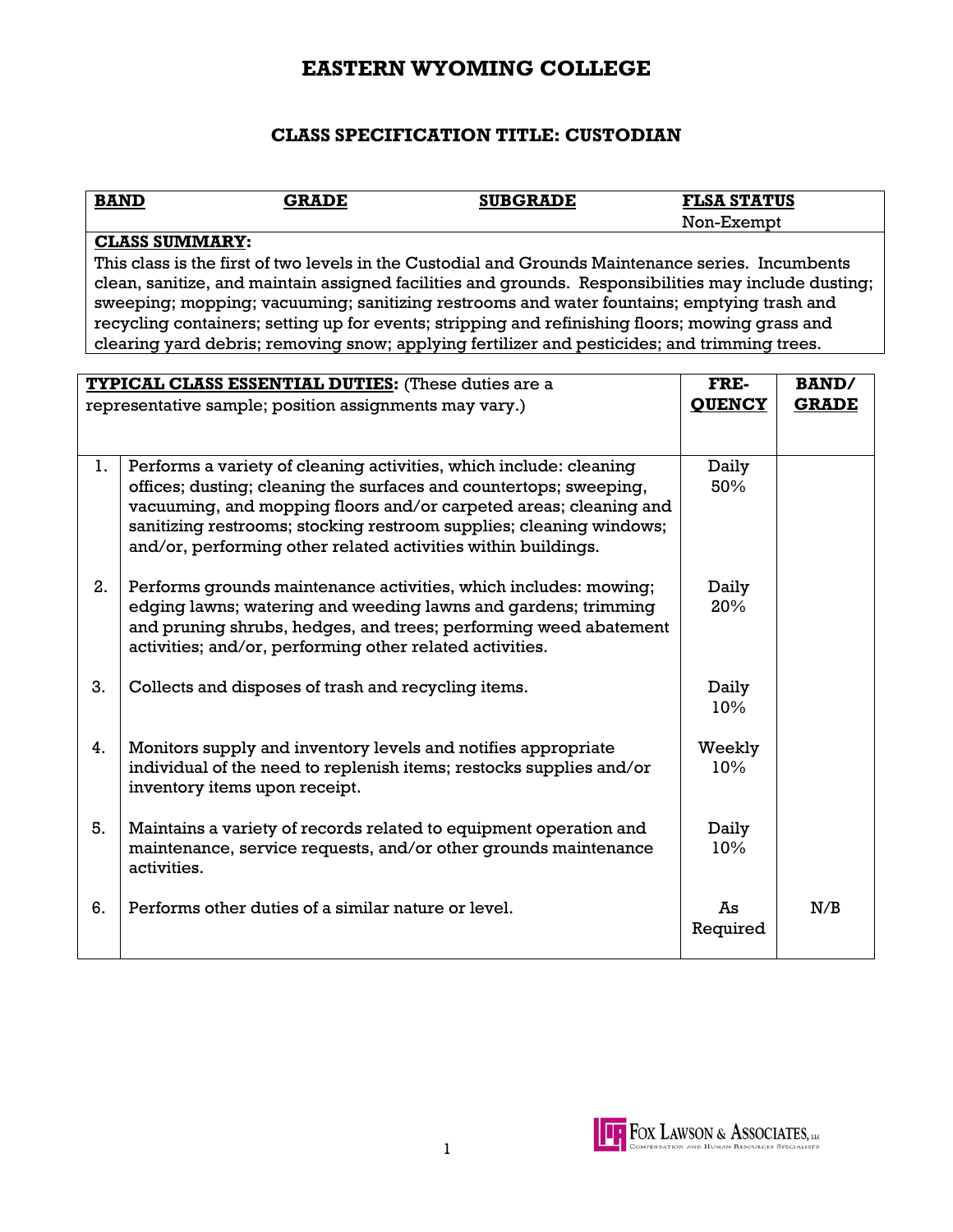# **EASTERN WYOMING COLLEGE**

## **CLASS SPECIFICATION TITLE: CUSTODIAN**

**TRAINING AND EXPERIENCE** (positions in this class typically require): High School diploma or GED or equivalent training.

**LICENSING REQUIREMENTS** (positions in this class typically require):

- Pesticide Applicator's License may be required
- Valid Driver's License

### **KNOWLEDGE** (position requirements at entry):

Knowledge of:

- Basic facility cleaning techniques;
- Chemicals and chemical mixtures;
- Grounds maintenance principles and practices;
- Applicable equipment, materials, and tools used in grounds maintenance activities;
- Safe work practices.

#### **SKILLS** (position requirements at entry):

Skill in:

- Cleaning and sanitizing offices, restrooms, hallways, and/or other building areas;
- Handling chemicals properly;
- Using applicable custodial equipment;
- Monitoring inventory levels;
- Maintaining grounds;
- Maintaining records;
- Operating and maintaining applicable grounds maintenance equipment and tools;
- Following oral and written instructions;
- Communication, interpersonal skills as applied to interaction with coworkers, supervisor, the general public, etc. sufficient to exchange or convey information and to receive work direction.

### **PHYSICAL REQUIREMENTS:**

Positions in this class typically require: stooping, kneeling, crouching, reaching, standing, walking, pushing, pulling, lifting, fingering, grasping, talking, hearing, seeing and repetitive motions.

Very Heavy Work: Exerting in excess of 100 pounds of force occasionally, and/or in excess of 50 pounds of force frequently, and/or in excess of 20 pounds of force constantly to move objects.

Incumbents may be subjected to moving mechanical parts, vibrations, fumes, odors, dusts, poor ventilation, chemicals, oils, extreme temperatures, inadequate lighting, work space restrictions, intense noises and travel.